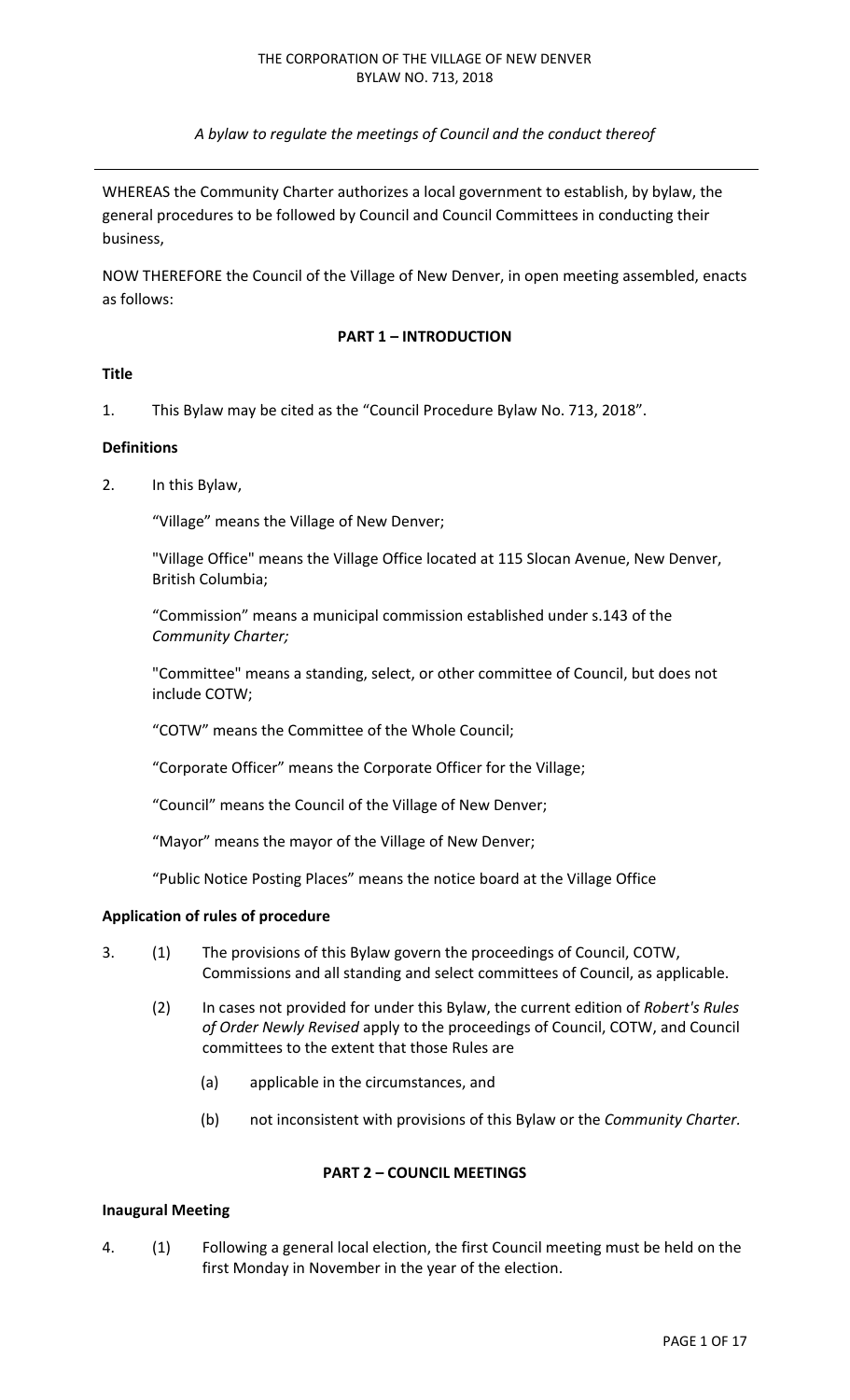(2) If a quorum of council members at the general local election has not taken office by the date of the meeting referred to in subsection (1), the first Council meeting must be called by the Corporate Officer and held as soon as reasonably possible after a quorum has taken office.

# **Time and location of meetings**

- 5. (1) All Council meetings must take place within the Village Office except when Council resolves to hold meetings elsewhere.
	- (2) Regular Council meetings must
		- (a) be held on the second and fourth Tuesday of each month, and
		- (b) begin at 7:00 p.m.;
		- (c) be adjourned at 10:00 p.m. on the day scheduled for the meeting unless Council resolves to proceed beyond that time in accordance with s. 29;
		- (d) when such meeting falls on a statutory holiday, be held on the next day the Village Office is open following which is not a statutory holiday;
	- (3) Regular Council meetings may:
		- (a) be cancelled by Council, provided that two consecutive meetings are not cancelled; and
		- (b) be postponed to a different day, time and place by the Mayor, provided the Corporate Officer is given at least 2 days written notice.

## **Notice of Council Meetings**

- 6. (1) In accordance with section 127 of the *Community Charter [notice of council meetings], Council must prepare annually on or before January 5<sup>th</sup> a schedule of* the dates, times and places of regular Council meetings and must make the schedule available to the public by posting it at the Public Notice Posting Places.
	- (2) In accordance with section 127 of the *Community Charter [notice of council meetings]*, Council must give notice annually on or before January 5<sup>th</sup> that the schedule of regular Council meetings will be available beginning on January 5<sup>th</sup> in accordance with section 94 of the *Community Charter [requirements for public notice].*
	- (3) Where revisions are necessary to the annual schedule of regular Council meetings, the Corporate Officer must, as soon as possible, post a notice at the Public Notice Posting Places which indicates any revisions to the date, time and place or cancellation of a regular Council meeting.

## **Notice of special meetings**

- 7. (1) Except where notice of a special meeting is waived by unanimous vote of all council members under section 127(4) of the *Community* Charter, a notice of the date, hour, and place of a special Council meeting must be given at least 24 hours before the time of meeting, by
	- (a) posting a copy of the notice in the Council chambers at the Village Office,
	- (b) posting a copy of the notice at the Public Notice Posting Places, and
	- (c) leaving one copy of the notice for each Council member in the Council member's mailbox at the Village Office.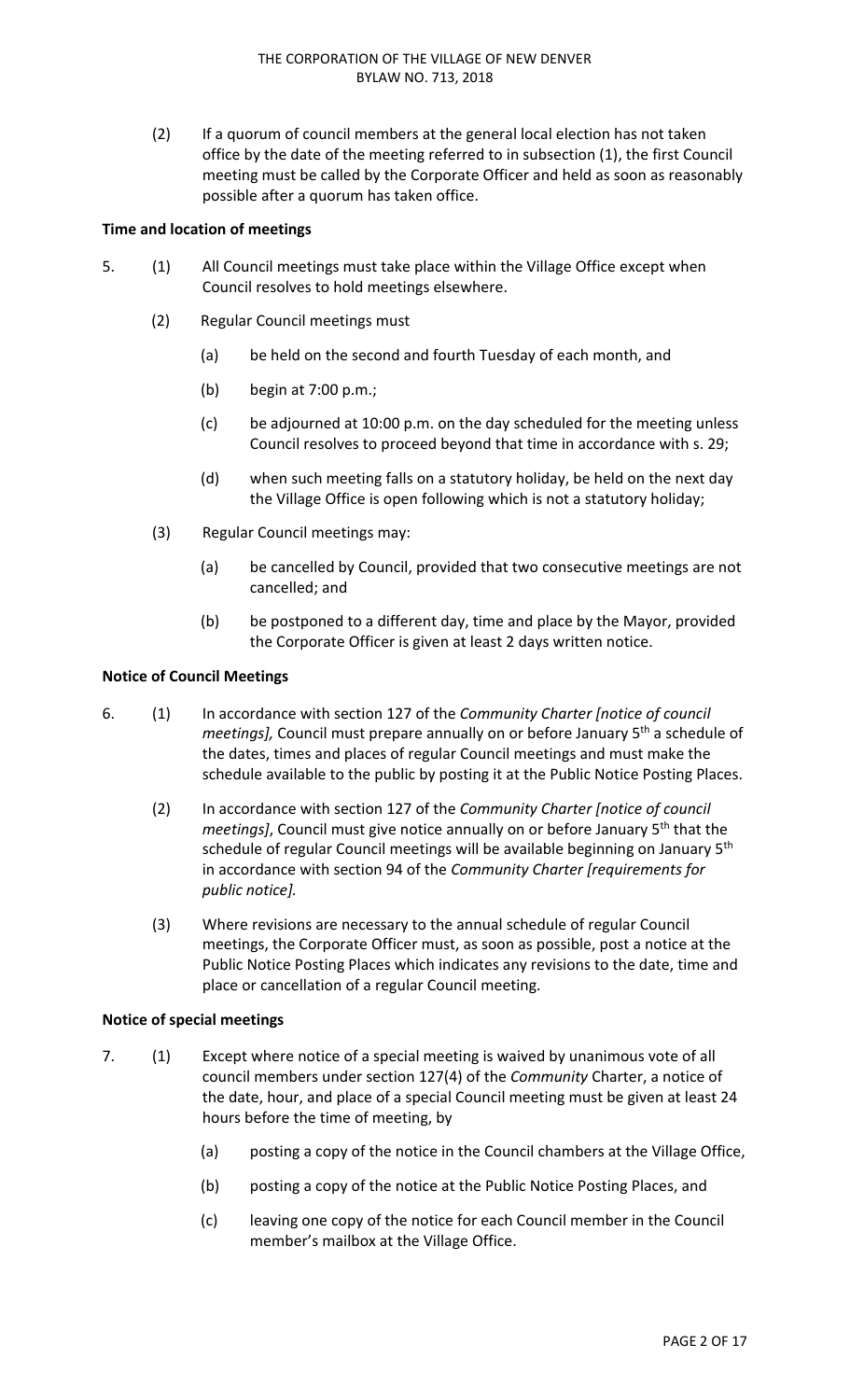(2) The notice under subsection (1) must describe in general terms the purpose of the meeting and be signed by the Mayor or the Corporate Officer.

# **Electronic Meetings**

- 8. (1) Provided the conditions set out in subsection 128(2) of the *Community Charter [electronic meetings and participation by members]* are met,
	- (a) a member of Council or a Council Committee member who is unable to attend a Council meeting or Council Committee meeting, as applicable, may participate in the meeting by means of electronic or other communication facilities, if:
		- (i) the meeting is a Special, Regular or Committee meeting;
		- (ii) the member is unable to attend due to illness;
		- (iii) the member is unable to attend due to necessary absence from the community at the time of the meeting;
	- (2) The member presiding at a special Council or Council Committee meeting must not participate electronically.
	- (3) No more than 2 members of council at one time may participate in a council meeting under section 8(1)(a).
	- (4) No more than 2 members of a Council Committee at one time may participate in a Council Committee meeting under section 8(1)(a).

# **PART 3 ‐ DESIGNATION OF MEMBER TO ACT IN PLACE OF MAYOR**

- 9. (1) Annually Council must from amongst its members designate Councillors to serve on a rotating basis as the member responsible for acting in the place of the Mayor when the Mayor is absent or otherwise unable to act or when the office of the Mayor is vacant.
	- (2) Each Councillor designated under section 9(1) must fulfill the responsibilities of the Mayor in his or her absence.
	- (3) If both the Mayor and the member designated under section 9(1) are absent from the Council meeting, the Council members present must choose a Councillor to preside at the Council meeting.
	- (4) The member designated under section 9(1) or chosen under section 9(3) has the same powers and duties as the Mayor in relation to the applicable matter.

## **PART 4 – COUNCIL PROCEEDINGS**

## **Attendance of Public at Meetings**

- 10. (1) Except where the provisions of section 90 of the *Community Charter [meetings that may or must be closed to the public]* apply, all Council meetings must be open to the public.
	- (2) Before closing a Council meeting or part of a Council meeting to the public, Council must pass a resolution in a public meeting in accordance with section 92 of the *Community Charter [requirements before Council meeting is closed].*
	- (3) This section applies to all meetings of the bodies referred to in section 93 of the *Community Charter,* including without limitation: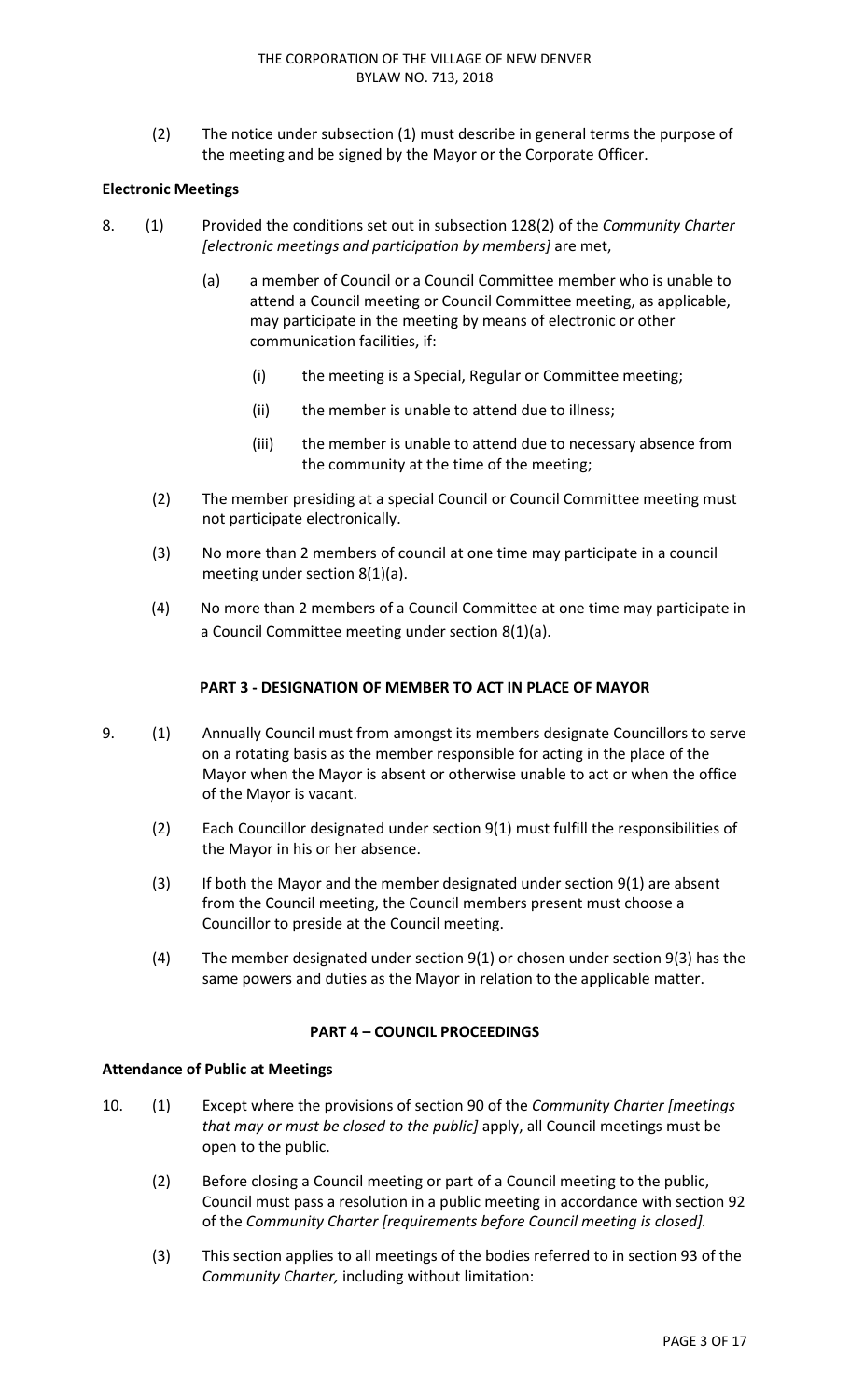- (a) COTW,
- (b) standing and select committees,
- (c) parcel tax review panel,
- (d) board of variance,
- (e) Commissions,
- (4) Despite section 10(1), the Mayor or the Councillor designated as the member responsible for acting in the place of the Mayor under section 9 may expel or exclude from a Council meeting a person in accordance with section 20(8).

## **Minutes of meetings to be maintained and available to public**

- 11. (1) Minutes of the proceedings of Council must be
	- (a) legibly recorded,
	- (b) certified as correct by the Corporate Officer, and
	- (c) signed by the Mayor or other member presiding at the meeting or at the next meeting at which the minutes are adopted.
	- (2) Subject to subsection 11(3), and in accordance with section 97(1)(b) of the *Community Charter [other records to which public access must be provided]*  minutes of the proceedings of Council must be open for public inspection at Village Office during its regular office hours.
	- (3) Subsection 11(2) does not apply to minutes of a Council meeting or that part of a Council meeting from which persons were excluded under section 90 of the *Community Charter [meetings that may be closed to the public]*
	- (4) Where, during a closed meeting, Council has requested that all staff leave the meeting, Council must immediately, by resolution, appoint a member as the recording secretary for that portion of the meeting.

## **Calling meeting to order**

- 12. (1) As soon after the time specified for a Council meeting as there is a quorum present, the Mayor, if present, must take the Chair and call the Council meeting to order, however, where the Mayor is absent, the Councillor designated as the member responsible for acting in the place of the Mayor in accordance with section 9 must take the Chair and call such meeting to order.
	- (2) If a quorum of Council is present but the Mayor or the Councillor designated as the member responsible for acting in the place of the Mayor under section 9 do not attend within 15 minutes of the scheduled time for a Council meeting:
		- (a) the Corporate Officer must call to order the members present, and
		- (b) the members present must choose a member to preside at the meeting.

## **Adjourning meeting where no quorum**

- 13. If there is no quorum of Council present within 15 minutes of the scheduled time for a Council meeting, the Corporate Officer must
	- (1) record the names of the members present, and those absent, and
	- (2) adjourn the meeting until the next scheduled meeting.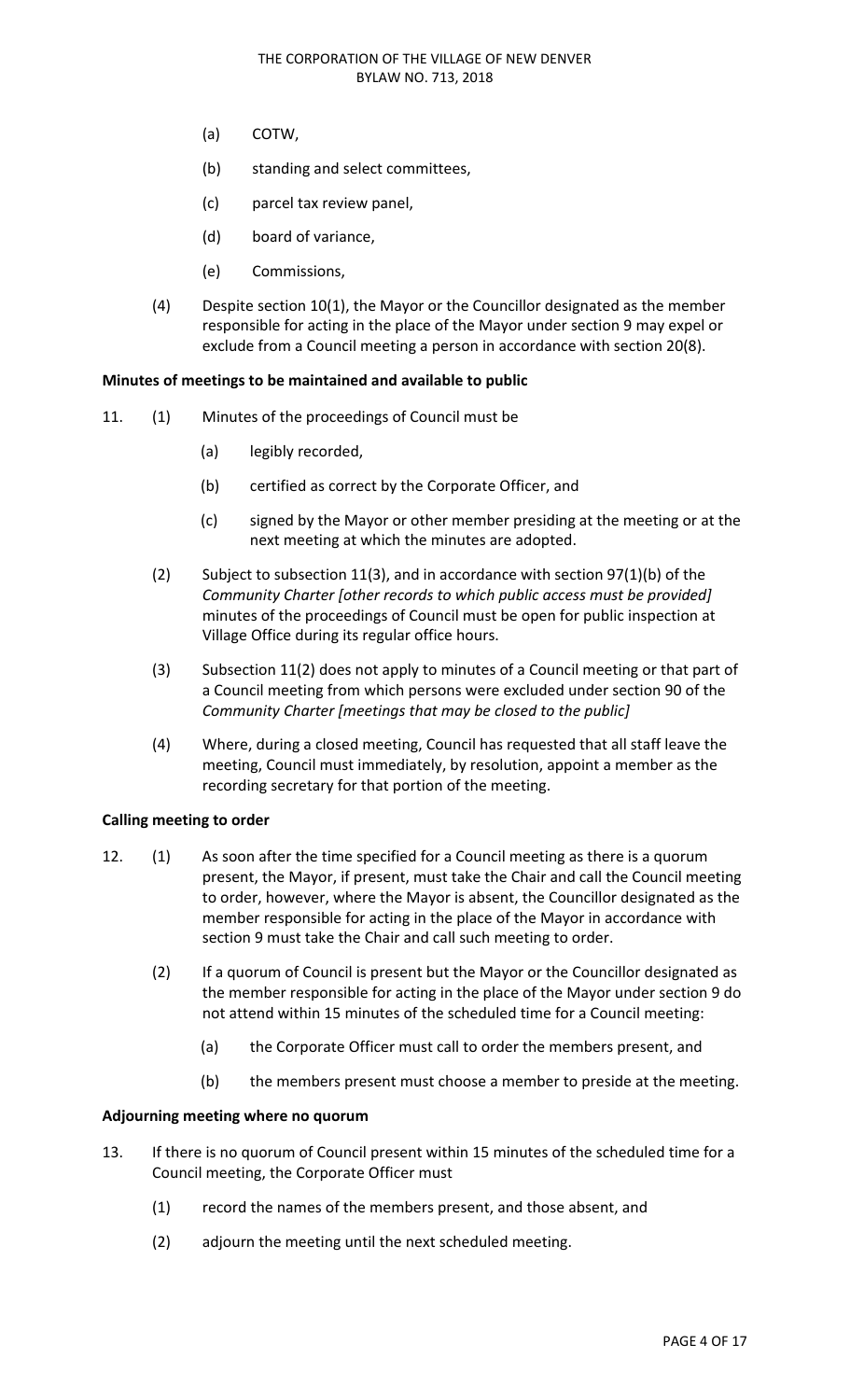# **Agenda**

- 14. (1) Prior to each Council meeting, the Corporate Officer must prepare an Agenda setting out all the items for consideration at that meeting, noting in short form a summary for each item on the agenda.
	- (2) The deadline for submissions by the public to the Corporate Officer of items for inclusion on the Council meeting Agenda must be 4:00 p.m. on the Thursday prior to the meeting.
	- (3) The Corporate Officer must make the agenda available to the members of Council and the public on the Friday afternoon prior to the meeting.
	- (4) Council must not consider any matters not listed on the Agenda unless a new matter for consideration is properly introduced as a late item pursuant to section 16.

## **Order of proceedings and business**

- 15. (1) The agenda for all regular Council meetings contains the following matters in the order in which they are listed below:
	- (a) Introduction of late items;
	- (b) Approval of agenda;
	- (c) Adoption of minutes;
	- (d) Delegations requests to address Council;
	- (e) Public questions and comments;
	- (f) Old business;
	- (g) Correspondence;
	- (h) Staff reports;
	- (i) Reports of Committees, COTW and Commissions;
	- (j) New business;
	- (k) Adjournment.
	- (2) Particular business at a Council meeting must in all cases be taken up in the order in which it is listed on the agenda unless otherwise resolved by Council.

#### **Late Items**

- 16. (1) An item of business not included on the Agenda must not be considered at a Council meeting unless introduction of the late item is approved by Council at the time allocated on the Agenda for such matters.
	- (2) An item of business not included on the agenda may be considered at the time allocated for approving the Agenda if it falls within the following guidelines:
		- (a) Imposed deadline matters arising after the preparation of the Agenda and which if not acted upon in a timely manner, would prejudice or compromise the Village's position or the position of a constituent or group of constituents;
		- (b) Imminent danger or threat to public safety;
		- (c) Legal issue of imminent importance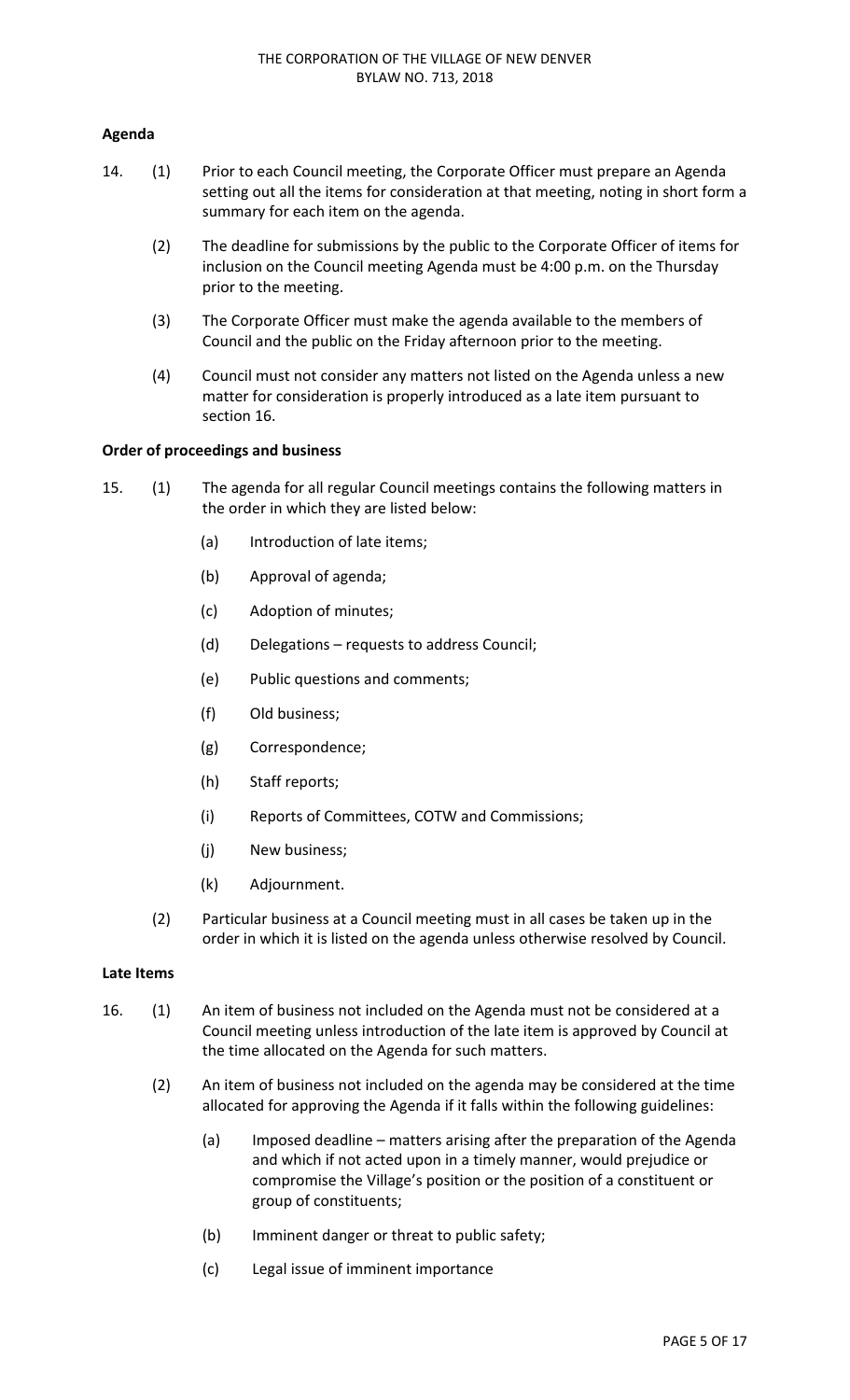- (d) Urgent matters which are purely administrative and require no background information to support them; or
- (e) Important additional information pertinent to items on the agenda.
- (3) If the Council makes a resolution under section 16(1), information pertaining to late items must be distributed to the members.

## **Voting at meetings**

- 17. (1) The following procedures apply to voting at Council meetings:
	- (a) when debate on a matter is closed the presiding member must put the matter to a vote of Council members;
	- (b) when the question under consideration contains distinct propositions, upon request of any member, each proposition will be voted on separately;
	- (c) when the Council is ready to vote, the presiding member must put the matter to a vote by stating:

"Those in favour raise your hands." and then "Those opposed raise your hands."

- (d) when the presiding member is putting the matter to a vote under paragraphs (a) and (b) a member must not
	- (i) cross or leave the room,
	- (ii) make a noise or other disturbance, or
	- (iii) interrupt the voting procedure under paragraph (b) unless the interrupting member is raising a point of order;
- (e) after the presiding member finally puts the question to a vote under paragraph (b), a member must not speak to the question or make a motion concerning it;
- (f) the presiding member's decision about whether a question has been finally put is conclusive; and
- (g) whenever a vote of Council on a matter is taken, each member present shall signify their vote by raising their hand; and
- (h) the presiding member must declare the result of the voting by stating that the question is decided in either the affirmative or the negative; and
- (i) where the number of votes for and against the motion are equal, the motion is defeated; and
- (j) following a vote, any member may request that his/her vote on any issue be recorded in the minutes.

## **Delegations**

18. (1) The Council may, by resolution, allow an individual or a delegation to address Council at the meeting on the subject of an Agenda item provided written application on a prescribed form has been received by the Corporate Officer by 4:00 p.m. on the Thursday prior to the meeting. Each address must be limited to 10 minutes unless a longer period is agreed to by unanimous vote of those members present.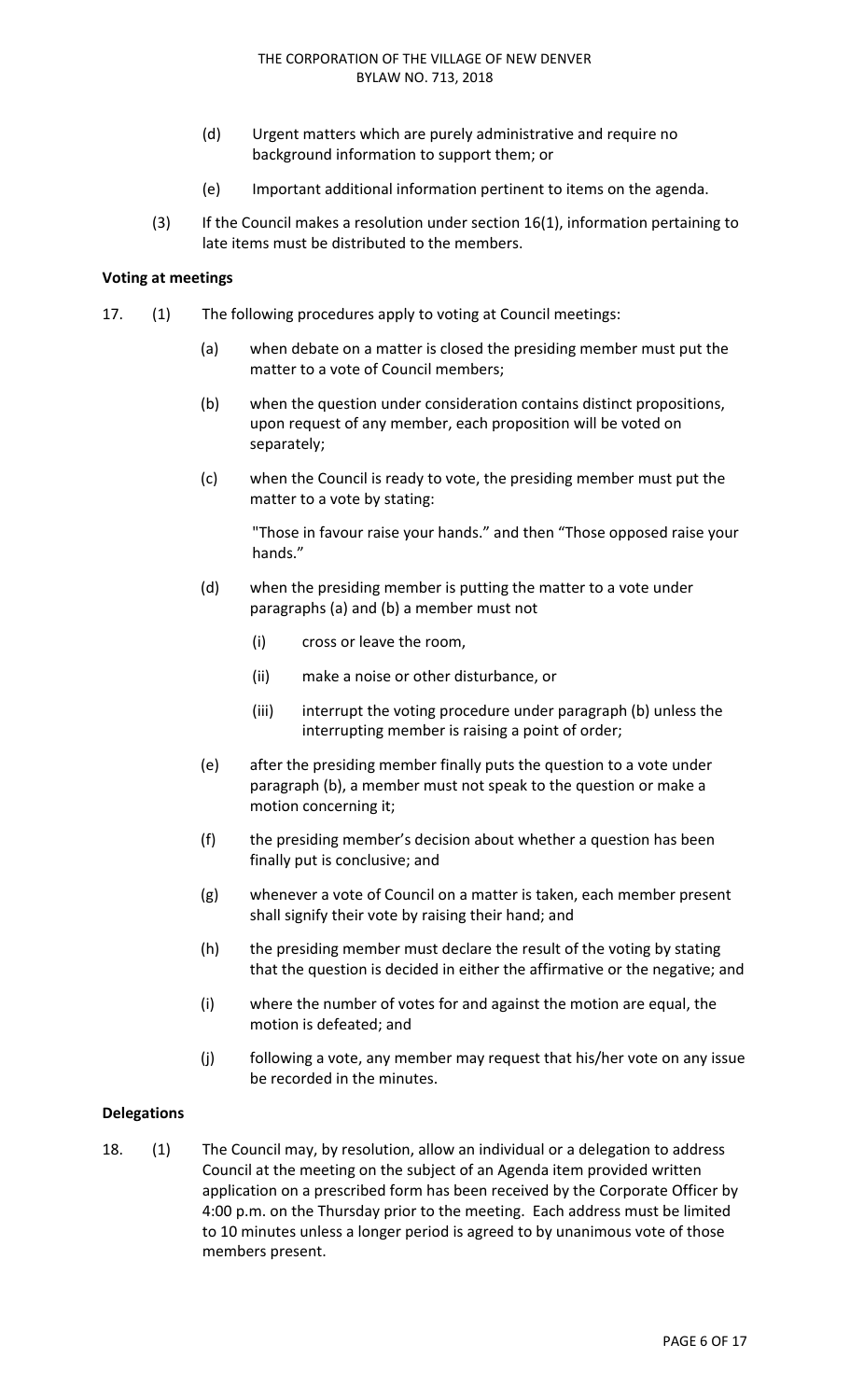- (2) Where written application has not been received by the Corporate Officer as prescribed in section 18(1), an individual or delegation may address the meeting if approved by the unanimous vote of the members present.
- (3) Council must not permit a delegation to address a meeting of the Council regarding a bylaw in respect of which a public hearing has been held, where the public hearing is required under an enactment as a pre‐requisite to the adoption of the bylaw.
- (4) The Corporate Officer may schedule delegations to another Council meeting or advisory body as deemed appropriate according to the subject matter of the delegation.
- (5) The Corporate Officer may refuse to place a delegation on the agenda if the issue is not considered to fall within the jurisdiction of Council. If the delegation wishes to appeal the Corporate Officer's decision, the information must be distributed under separate cover to Council for their consideration.

## **Points of order**

- 19. (1) Without limiting the presiding member's duty under section 132(1) of the *Community Charter [authority of presiding member]*, the presiding member must apply the correct procedure to a motion
	- (a) if the motion is contrary to the rules of procedure in this bylaw, and
	- (b) whether or not another Council member has raised a point of order in connection with the motion.
	- (2) When the presiding member is required to decide a point of order
		- (a) the presiding member must cite the applicable rule or authority if requested by another Council member,
		- (b) another member must not question or comment on the rule or authority cited by the presiding member under subsection (2)(a), and
		- (c) the presiding member may reserve the decision until the next Council meeting.

## **Conduct and debate**

- 20. (1) A Council member may speak to a question or motion at a Council meeting only if that member first addresses the presiding member.
	- (2) Members must address the presiding member by that person's title of Mayor, Acting Mayor, or Councillor.
	- (3) Members must address other non‐presiding members by the title Councillor.
	- (4) No member must interrupt a member who is speaking except to raise a point of order.
	- (5) If more than one member speaks the presiding member must call on the member who, in the presiding member's opinion, first spoke.
	- (6) Members who are called to order by the presiding member
		- (a) must immediately stop speaking,
		- (b) may explain their position on the point of order, and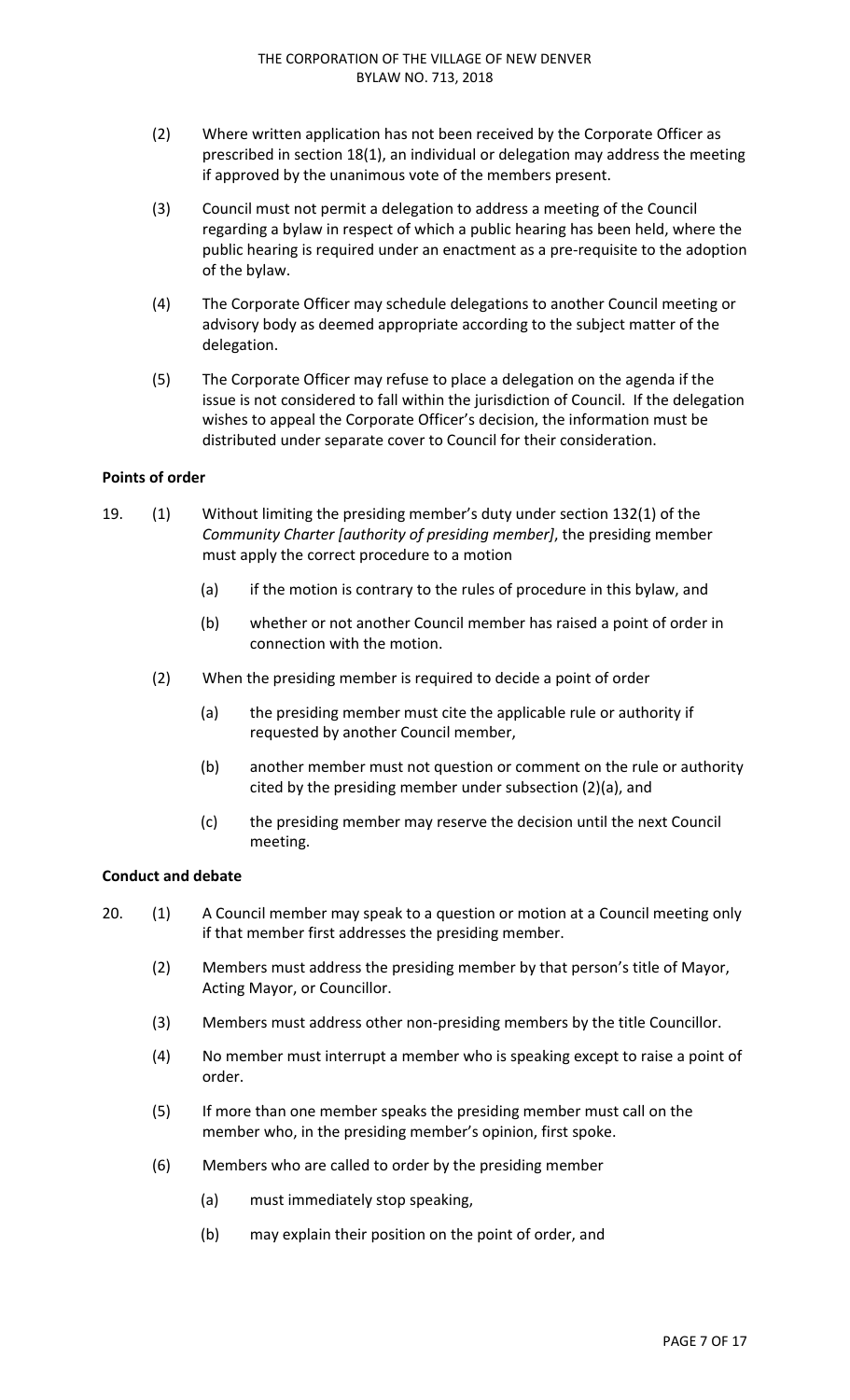- (c) may appeal to Council for its decision on the point of order in accordance with section 132 of the *Community Charter [authority of presiding member].*
- (7) Members speaking at a Council meeting
	- (a) must use respectful language,
	- (b) must not use offensive gestures or signs,
	- (c) must speak only in connection with the matter being debated,
	- (d) may speak about a vote of Council only for the purpose of making a motion that the vote be rescinded, and
	- (e) must adhere to the rules of procedure established under this Bylaw and to the decisions of the presiding member and Council in connection with the rules and points of order.
- (8) If a member does not adhere to subsection (7), the presiding member may order the member to leave the member's seat, and
	- (a) if the member refuses to leave, the presiding member may cause the member to be removed by a peace officer from the member's seat, and
	- (b) if the member apologizes to the Council, Council may, by resolution, allow the member to retake the member's seat.
- (9) A member may require the question being debated at a Council meeting to be read at any time during the debate if that does not interrupt another member who is speaking.
- (10) The following rules apply to limit speech on matters being considered at a Council meeting:
	- (a) a member may speak more than once in connection with the same question only
		- (i) with the permission of Council, or
		- (ii) if the member is explaining a material part of a previous speech without introducing a new matter;
	- (b) a member who has made a substantive motion to the Council may reply to the debate;
	- (c) a member who has moved an amendment, the previous question, or an instruction to a committee may not reply to the debate;
	- (d) a member may speak to a question, or may speak in reply, for longer than a total time of 5 minutes only with the permission of Council.

## **Motions generally**

- 21. (1) Council may debate and vote on a motion only if it is first made by one Council member and then seconded by another.
	- (2) A motion that deals with a matter that is not on the agenda of the Council meeting at which the motion is introduced may be introduced with Council's permission.
	- (3) A Council member may make only the following motions, when the Council is considering a question: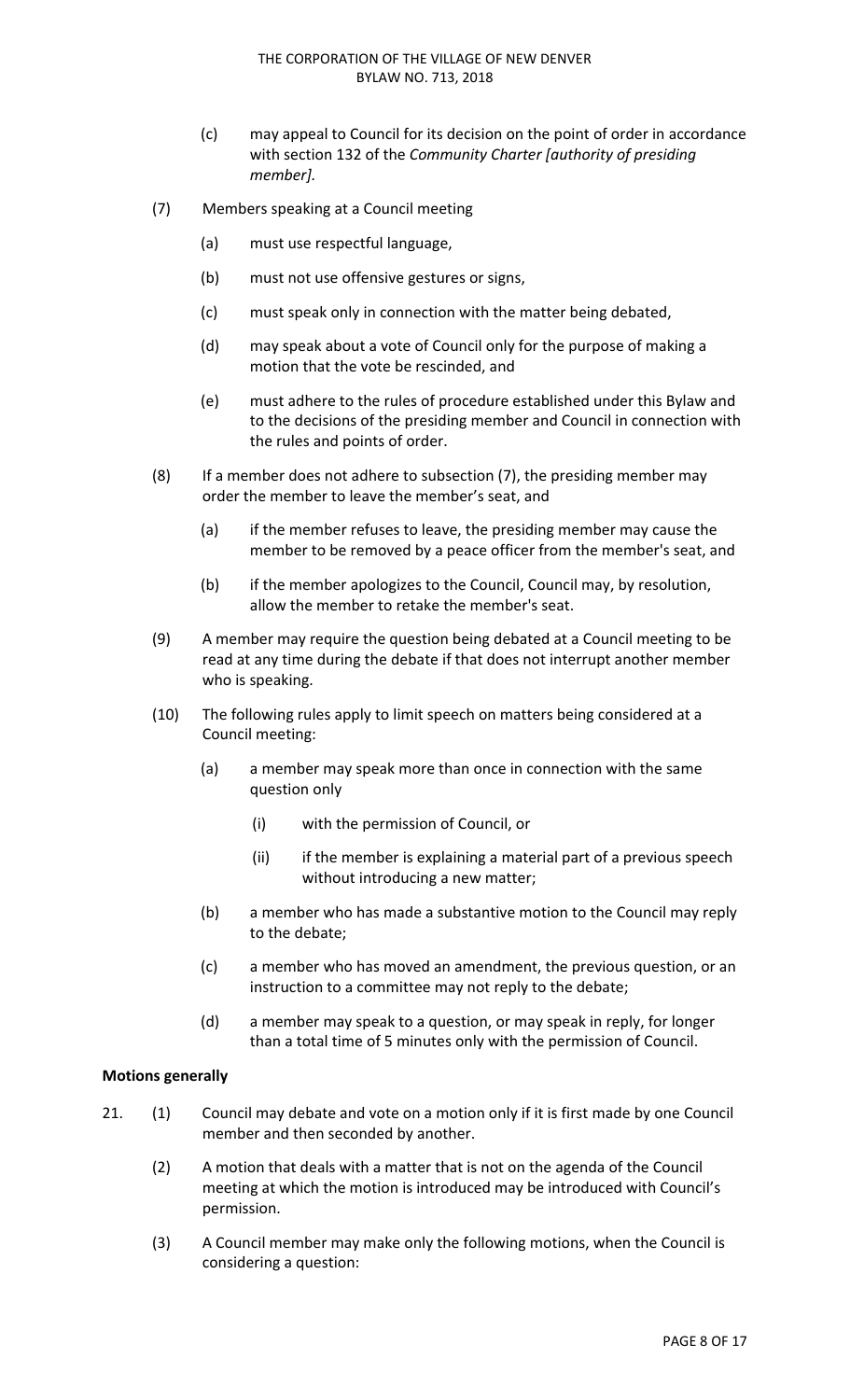- (a) to refer to committee;
- (b) to amend;
- (c) to lay on the table;
- (d) to postpone indefinitely;
- (e) to postpone to a certain time;
- (f) to move the previous question;
- (g) to adjourn.
- (4) A motion made under subsections  $(3)(c)$  to  $(g)$  is not amendable or debatable.
- (5) Council must vote separately on each distinct part of a question that is under consideration at a Council meeting if requested by a Council member.

#### **Motion to commit**

22. Until it is decided, a motion made at a Council meeting to refer to committee precludes an amendment of the main question.

## **Motion for the main question**

- 23. (1) In this section, "main question", in relation to a matter, means the motion that first brings the matter before the Council.
	- (2) At a Council meeting, the following rules apply to a motion for the main question, or for the main question as amended:
		- (a) if a member of Council moves to put the main question, or the main question as amended, to a vote, that motion must be dealt with before any other amendments are made to the motion on the main question; and
		- (b) if the motion for the main question, or for the main question as amended, is decided in the negative, the Council may again debate the question, or proceed to other business.

## **Amendments generally**

- 24. (1) A Council member may, without notice, move to amend a motion that is being considered at a Council meeting.
	- (2) An amendment may propose removing, substituting for, or adding to the words of an original motion.
	- (3) A proposed amendment must be reproduced in writing by the mover if requested by the presiding member.
	- (4) A proposed amendment must be decided or withdrawn before the motion being considered is put to a vote unless there is a call for the main question.
	- (5) An amendment may be amended once only.
	- (6) An amendment that has been negatived by a vote of Council cannot be proposed again.
	- (7) A Council member may propose an amendment to an adopted amendment.
	- (8) The presiding member must put the main question and its amendments in the following order for the vote of Council: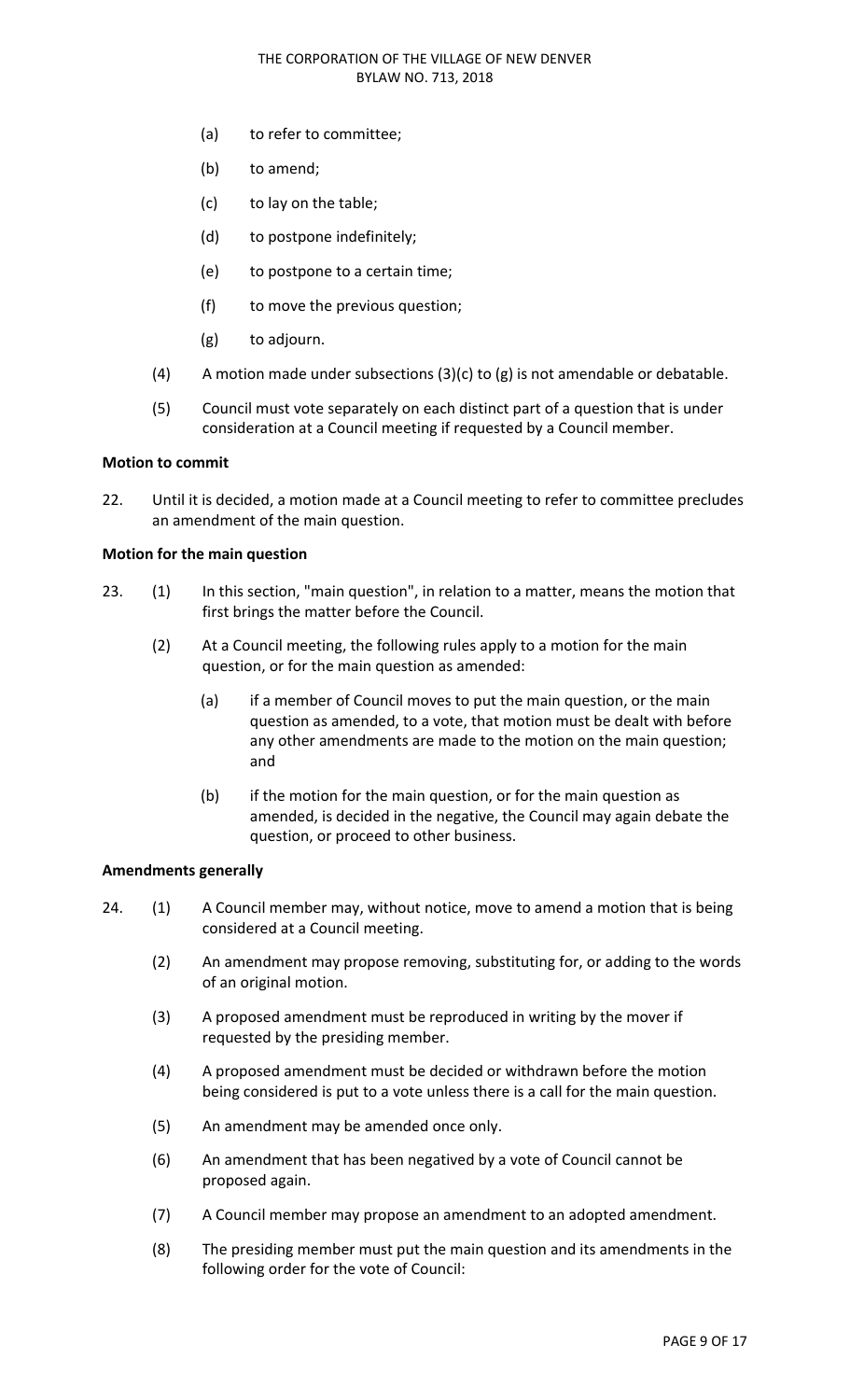- (a) a motion to amend a motion amending the main question;
- (b) a motion to amend the main question, or an amended motion amending the main question if the vote under subparagraph (a) is positive;
- (c) the main question.

#### **Reconsideration by Council Member**

- 25. (1) Subject to subsection (5), a Council member may, at the next Council meeting,
	- (a) move to reconsider a matter on which a vote, other than to postpone indefinitely, has been taken, and
	- (b) move to reconsider an adopted bylaw after an interval of at least 24 hours following its adoption.
	- (2) A Council member who voted affirmatively for a resolution adopted by Council may at any time move to rescind that resolution.
	- (3) Council must not discuss the main matter referred to in subsection (1) unless a motion to reconsider that matter is adopted in the affirmative.
	- (4) A vote to reconsider must not be reconsidered.
	- (5) Council may only reconsider a matter that has not
		- (a) had the approval or assent of the electors and been adopted,
		- (b) been reconsidered under subsection (1) or section 131 of the *Community Charter [mayor may require Council reconsideration of a matter]*,
		- (c) been acted on by an officer, employee, or agent of the Village.
	- (6) The conditions that applied to the adoption of the original bylaw, resolution, or proceeding apply to its rejection under this section.
	- (7) A bylaw, resolution, or proceeding that is reaffirmed under subsection (1) or section 131 of the *Community Charter [mayor may require Council reconsideration of a matter]* is as valid and has the same effect as it had before reconsideration.

## **Privilege**

- 26. (1) In this section, a matter of privilege refers to any of the following motions:
	- (a) fix the time to adjourn;
	- (b) adjourn;
	- (c) recess;
	- (d) raise a question of privilege of the Council;
	- (e) raise a question of privilege of a member of Council.
	- (2) A matter of privilege must be immediately considered when it arises at a Council meeting.
	- (3) For the purposes of subsection (2), a matter of privilege listed in subsection (1) has precedence over those matters listed after it.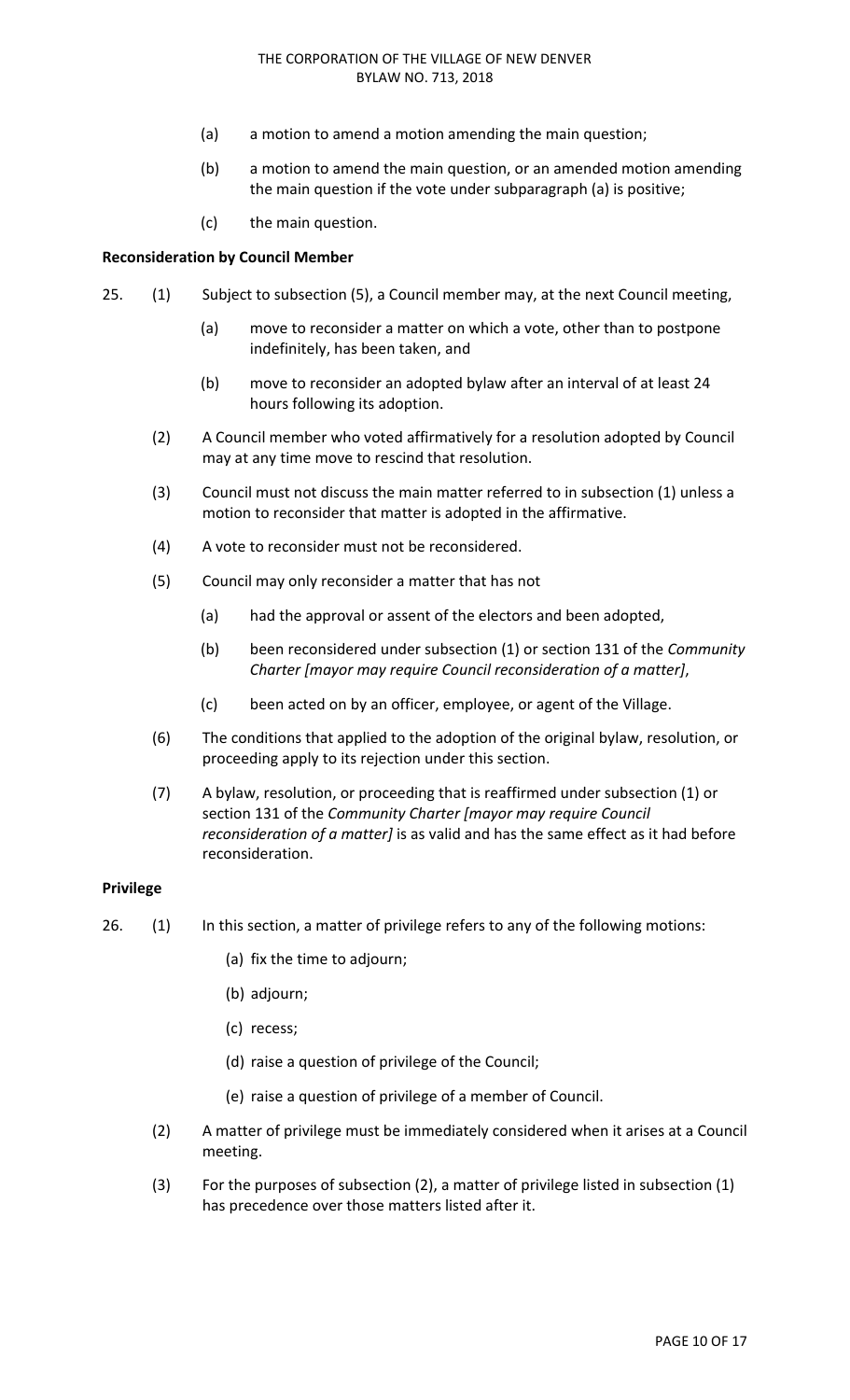# **Reports from Committees and Commissions**

- 27. Council may take any of the following actions in connection with a resolution it receives from COTW or any Committee or Commission of Council:
	- (1) agree or disagree with the resolution;
	- (2) amend the resolution;
	- (3) refer the resolution back to the body that made the resolution;
	- (4) postpone its consideration of the resolution.

## **Adjournment**

- 28. (1) A Council may continue a Council meeting after 10:00 p.m. only by an affirmative vote of 2/3 of the Council members present.
	- (2) A motion to adjourn either a Council meeting or the debate at a Council meeting is always in order if that motion has not been preceded at that meeting by the same motion.
	- (3) Subsection (2) does not apply to either of the following motions:
		- (a) a motion to adjourn to a specific day;
		- (b) a motion that adds an opinion or qualification to a preceding motion to adjourn.

## **PART 5 – BYLAWS**

## **Copies of proposed bylaws to Council members**

29. A proposed bylaw may be introduced at a Council meeting only if a copy of it has been delivered to each Council member at least 24 hours before the Council meeting, or all Council members unanimously agree to waive this requirement.

#### **Form of bylaws**

- 30. A bylaw introduced at a Council meeting must:
	- (1) be printed;
	- (2) have a distinguishing name;
	- (3) have a distinguishing number;
	- (4) contain an introductory statement of purpose;
	- (5) be divided into sections;

## **Bylaws to be considered separately or jointly**

- 31. Council must consider a proposed bylaw at a Council meeting either:
	- (1) separately when directed by the presiding member or requested by another Council member, or
	- (2) jointly with other proposed bylaws in the sequence determined by the presiding member.

## **Reading and adopting bylaws**

32. (1) The presiding member of a Council meeting may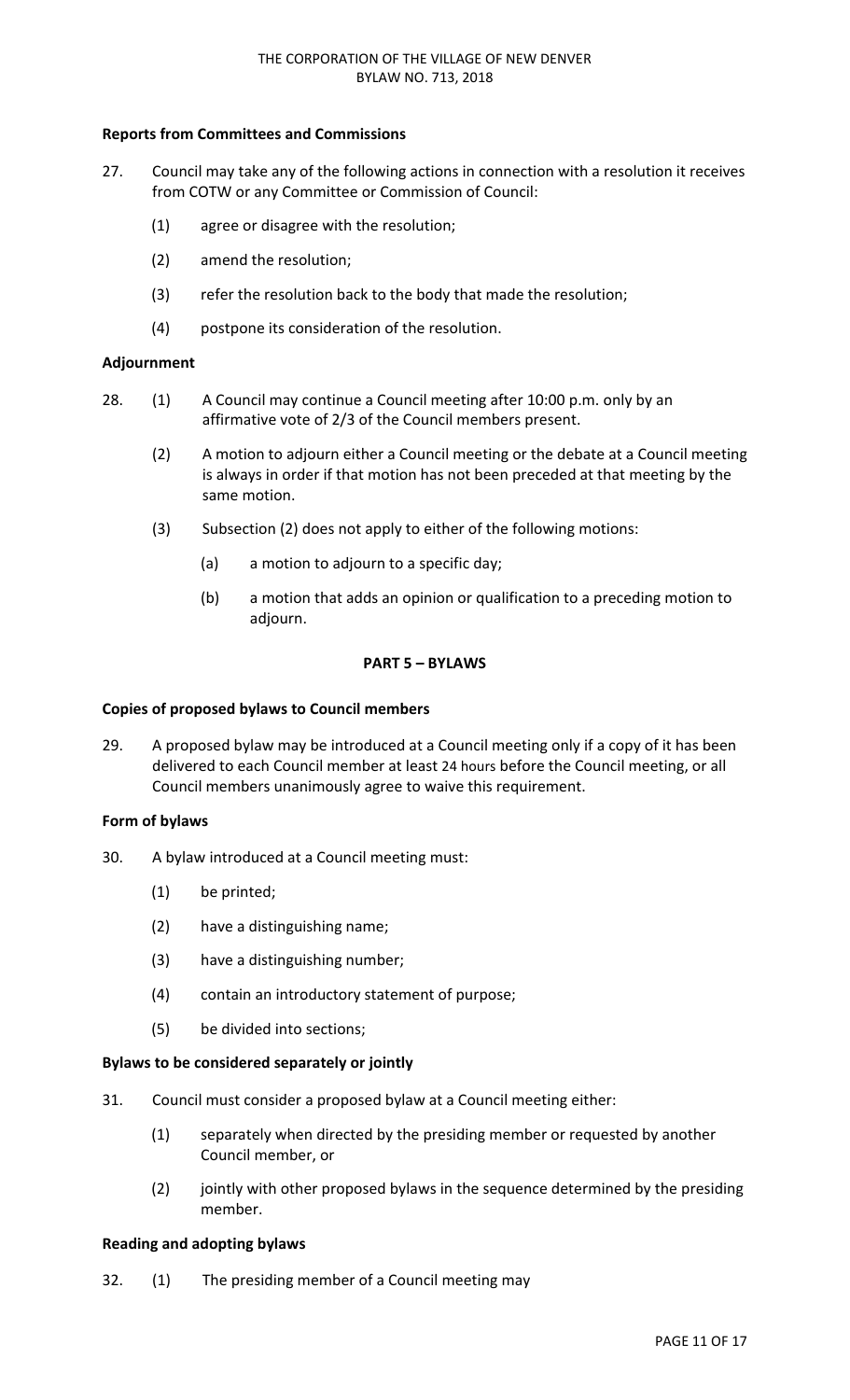- (a) have the Corporate Officer read a synopsis of each proposed bylaw or group of proposed bylaws, and then
- (b) request a motion that the proposed bylaw or group of bylaws be read;
- (2) The readings of the bylaw may be given by stating its title and object.
- (3) A proposed bylaw may be debated and amended at any time during the first three readings unless prohibited by the *Community Charter*.
- (4) Subject to section 477 of the *Local Government Act [OCP adoption procedures]*, each reading of a proposed bylaw must receive the affirmative vote of a majority of the Council members present.
- (5) In accordance with section 135 of the *Community Charter [requirements for passing bylaws]*, Council may give two or three readings to a proposed bylaw at the same Council meeting.
- (6) Despite section 135(3) of the *Community Charter [requirements for passing bylaws]*, and in accordance with section 477(6) *[OCP adoption procedures]* and section 480 *[Zoning bylaw adoption procedures]* of the *Local Government Act*, Council may adopt a proposed official community plan or zoning bylaw at the same meeting at which the plan or bylaw passed third reading.

#### **Bylaws must be signed**

- 33. After a bylaw is adopted, and signed by the Corporate Officer and the presiding member of the Council meeting at which it was adopted, the Corporate Officer must have it placed in the Village's records for safekeeping and endorse upon it:
	- (1) the Village's corporate seal,
	- (2) the dates of its readings and adoption; and,
	- (3) the date of Ministerial approval or approval of the electorate if applicable.

## **PART 6 ‐ RESOLUTIONS**

## **Copies of resolutions to Council members**

34. A resolution may be introduced at a Council meeting only if a copy of it has been delivered to each Council at least 24 hours before the Council meeting, or all Council members unanimously agree to waive this requirement.

#### **Form of resolution**

35. A resolution introduced at a Council meeting must be printed.

#### **Introducing resolutions**

- 36. (1) The presiding member of a Council meeting may:
	- (a) have the corporate officer read the resolution; and
	- (b) request a motion that the resolution be introduced.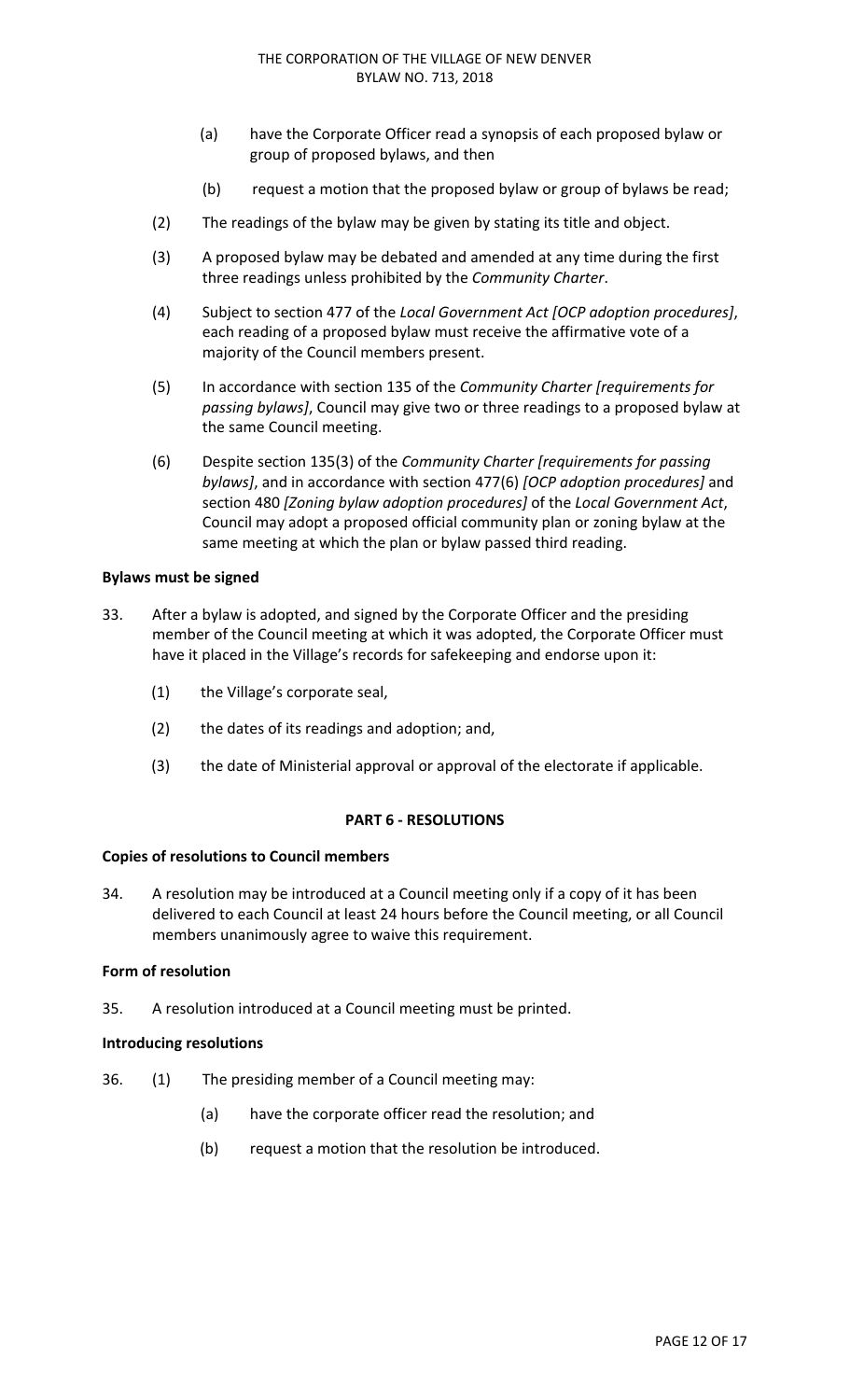# **PART 7 ‐ COMMITTEE OF THE WHOLE**

# **Going into Committee of the Whole**

- 37. (1) At any time during a council meeting, Council may by resolution go into COTW.
	- (2) In addition to subsection (1), a meeting, other than a standing or select committee meeting, to which all members of Council are invited to consider but not to decide on matters of the Village's business, is a meeting of COTW.

# **Notice for COTW meetings**

- 38. (1) Subject to subsection (2) a notice of the day, hour and place of a COTW meeting must be given at least 24 hours before the time of the meeting by:
	- (a) posting a copy of the notice at the Public Notice Posting Places; and
	- (b) leaving a copy of the notice for each Council member in the Council member's mailbox at the Village Office.
	- (2) Subsection (1) does not apply to a COTW meeting that is called, in accordance with section 38, during a Council meeting for which public notice has been given under section 6 or 7.

## **Minutes of COTW meetings to be maintained and available to public**

- 39. (1) Minutes of the proceedings of COTW must be
	- (a) legibly recorded,
	- (b) certified by the Corporate Officer,
	- (c) signed by the member presiding at the meeting, and
	- (d) open for public inspection in accordance with section  $97(1)(c)$  of the *Community Charter [other records to which public access must be provided].*

## **Presiding members at COTW meetings and Quorum**

- 40. (1) Any Council member may preside in COTW.
	- (2) The members of Council attending a meeting of COTW must appoint a presiding member for the COTW meeting.
	- (3) The quorum of COTW is the majority of Council members.

## **Points of order at meetings**

41. The presiding member must preserve order at a COTW meeting and, subject to an appeal to other members present, decide points of order that may arise.

# **Conduct and debate**

- 42. The following rules apply to COTW meetings:
	- (1) a motion is not required to be seconded;
	- (2) a motion for adjournment is not allowed;
	- (3) a member may speak any number of times on the same question;
	- (4) a member must not speak longer than a total of 10 minutes on any one question.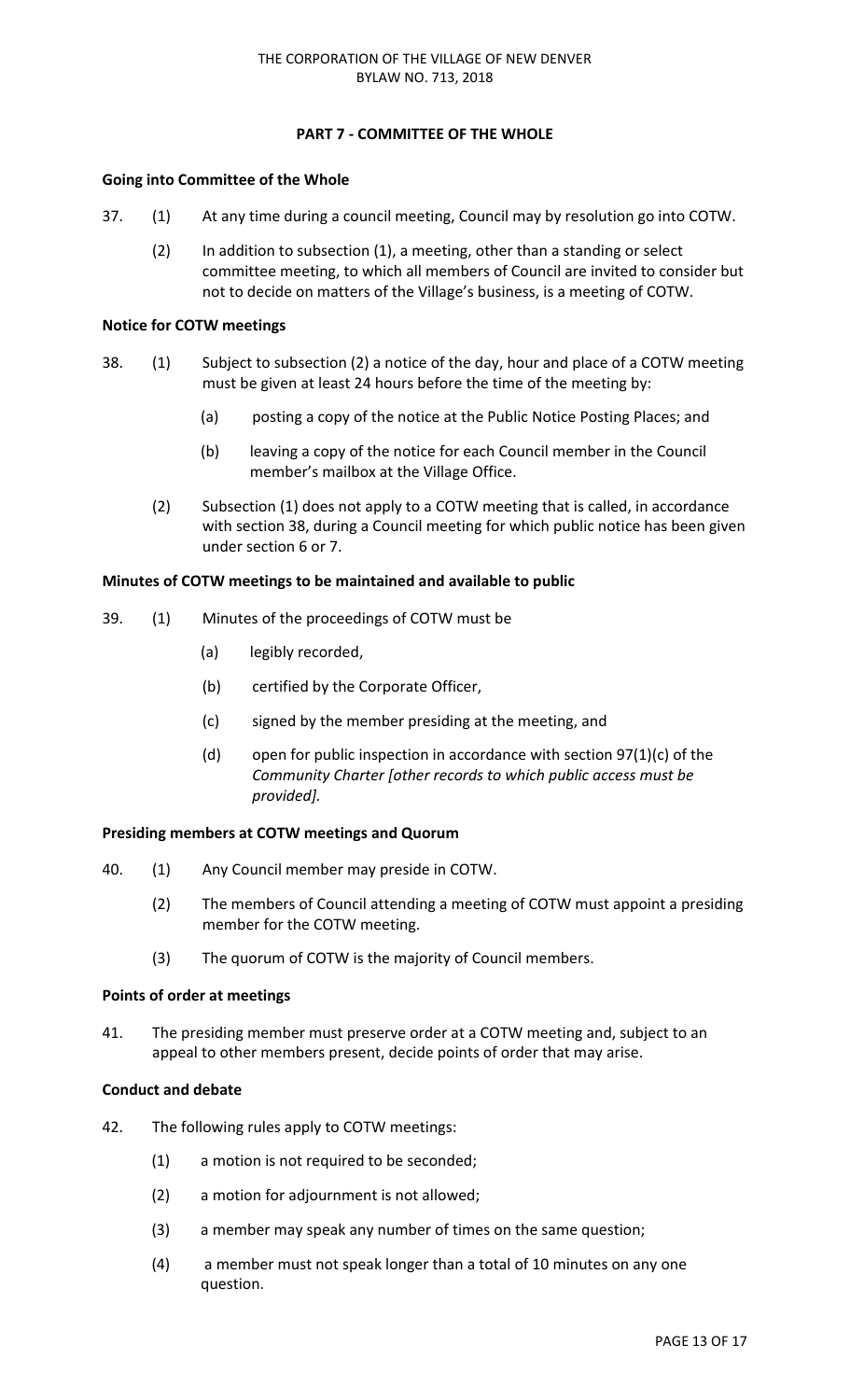# **Voting at meetings**

- 43. (1) Votes at a COTW meeting must be taken by a show of hands if requested by a member.
	- (2) The presiding member must declare the results of voting.

## **Reports**

- 44. (1) COTW may consider reports and bylaws only if
	- (a) they are printed and the members each have a copy, or
	- (b) a majority of the Council members present decide without debate that the requirements of paragraph (a) do not apply.
	- (2) A motion for COTW to rise and report to Council must be decided without debate.
	- (3) The COTW's reports to Council must be presented by the Corporate Officer.

## **Rising without reporting**

- 45. (1) A motion made at a COTW meeting to rise without reporting
	- (a) is always in order and takes precedence over all other motions,
	- (b) may be debated, and
	- (c) may not be addressed more than once by any one member.
	- (2) If a motion to rise without reporting is adopted by COTW at a meeting constituted under section 37(1), the Council meeting must resume and proceed to the next order of business.

## **PART 8 – COMMITTEES**

## **Duties of Standing Committees**

- 46. (1) Standing Committees must consider, inquire into, report, and make recommendations to Council about all of the following matters:
	- (a) matters that are related to the general subject indicated by the name of the Committee;
	- (b) matters that are assigned by Council;
	- (c) matters that are assigned by the Mayor.
	- (2) Standing Committees must report and make recommendations to Council at all of the following times:
		- (a) in accordance with the schedule of the Committee's meetings;
		- (b) on matters that are assigned by Council or the Mayor,
			- (i) as required by Council or the Mayor, or
			- (ii) at the next Council meeting if the Council or Mayor does not specify a time.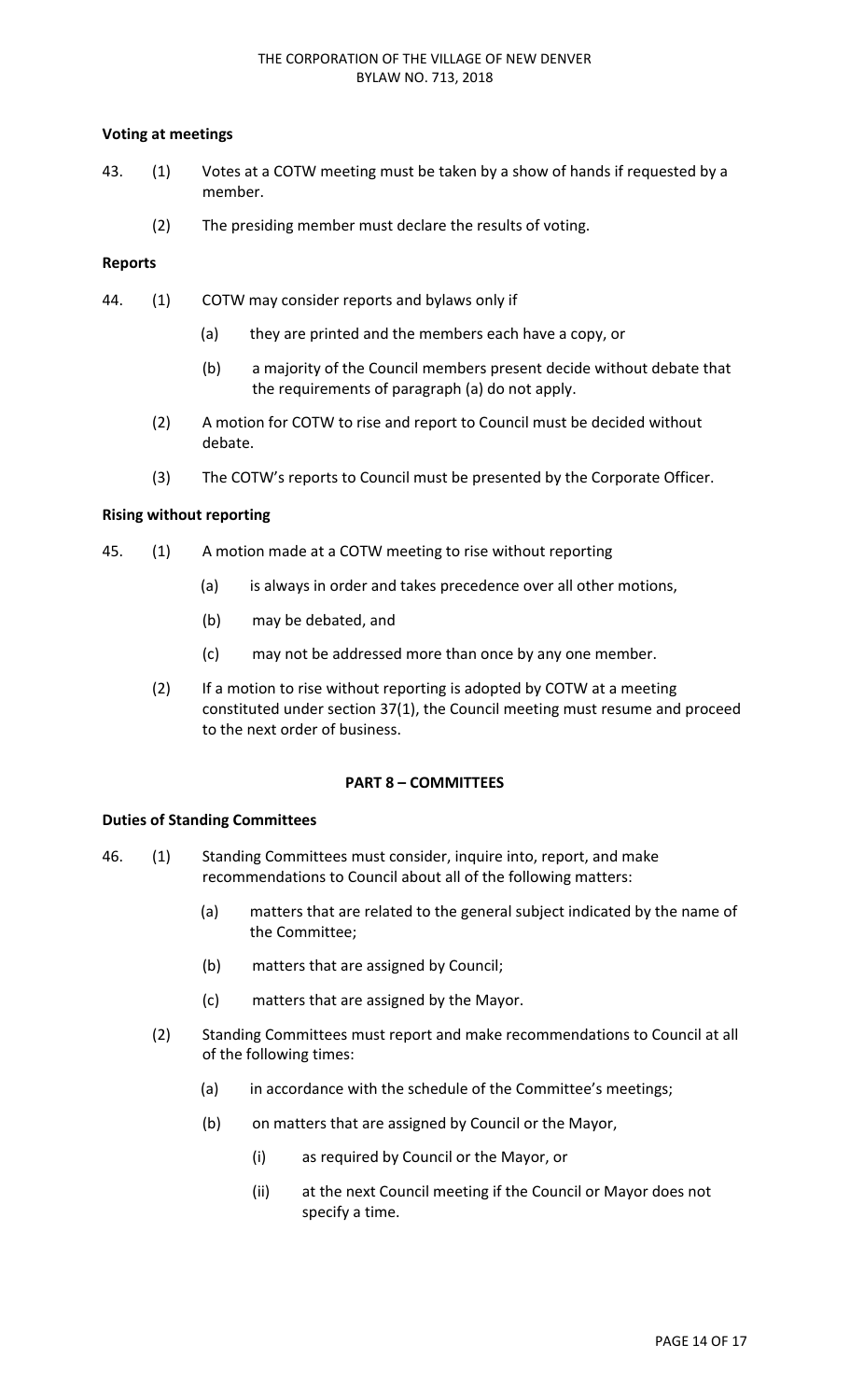## **Duties of Select Committees**

- 47. (1) Select Committees must consider, inquire into, report, and make recommendations to Council about the matters referred to the Committee by the Council.
	- (2) Select Committees must report and make recommendations to Council at the next Council meeting unless Council specifies a different date and time.

## **Schedule of Committee meetings**

- 48. (1) At its first meeting after its establishment a Standing or Select Committee must establish a regular schedule of meetings.
	- (2) The chair of a committee may call a meeting of the Committee in addition to the scheduled meetings or may cancel a meeting.

# **Notice of Committee meetings**

- 49. (1) Subject to subsection (2), after the Committee has established the regular schedule of Committee meetings, including the times, dates and places of the Committee meetings, notice of the schedule must be given by:
	- (a) posting a copy of the schedule at the Public Notice Posting Places; and
	- (b) providing a copy of the schedule to each member of the Committee.
	- (2) Where revisions are necessary to the annual schedule of Committee meetings, the Corporate Officer must, as soon as possible, post a notice at the Public Notice Posting Places which indicates any revisions to the date, time and place or cancellation of a Committee meeting.
	- (3) The chair of a Committee must cause a notice of the day, time and place of a meeting called under section 49(2) to be given to all members of the Committee at least 24 hours before the time of the meeting.

## **Attendance at Committee meetings**

50. Council members who are not members of a Committee may attend the meetings of the Committee.

## **Minutes of Committee meetings to be maintained and available to public**

- 51. Minutes of the proceedings of a Committee must be
	- (1) legibly recorded,
	- (2) certified by the Corporate Officer,
	- (3) signed by the chair or member presiding at the meeting, and
	- (4) open for public inspection in accordance with section 97(1)(c) of the *Community Charter [other records to which public access must be provided].*

## **Quorum**

52. The quorum for a Committee is a majority of all of its members.

## **Conduct and debate**

53. (1) The rules of the Council procedure must be observed during Committee meetings, so far as is possible and unless as otherwise provided in this Bylaw.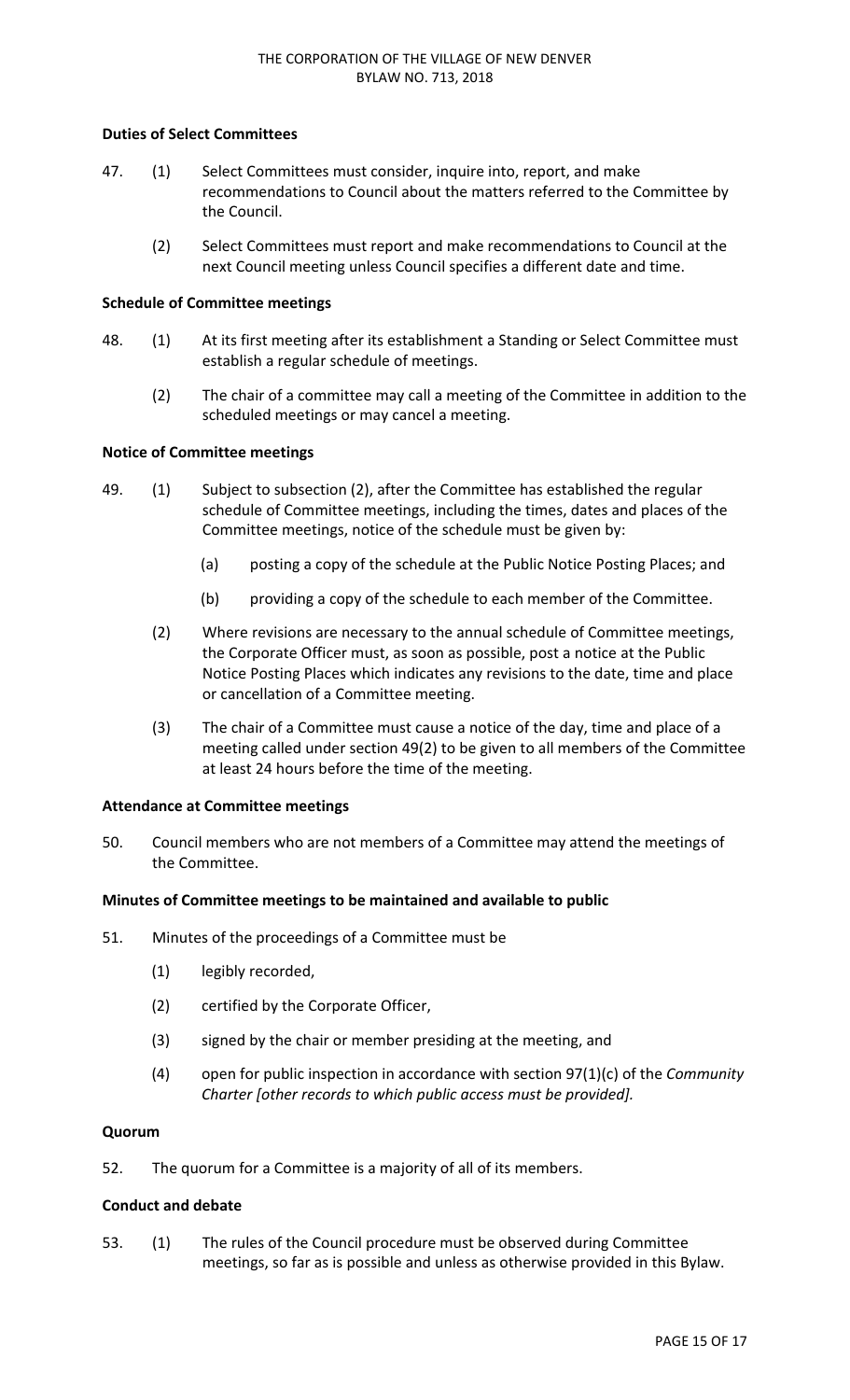- (2) Council members attending a meeting of a Committee, of which they are not a member, may participate in the discussion only with the permission of a majority of the Committee members present.
- (3) A motion made at a meeting of a Committee is not required to be seconded.

#### **Voting at meetings**

54. Council members attending a meeting of a Committee of which they are not a member must not vote on a question.

# **PART 9 ‐ COMMISSIONS**

#### **Schedule of Commission meetings**

- 55. (1) At its first meeting after its establishment, a Commission must establish a regular schedule of meetings.
	- (2) The Chair of a Commission may call a meeting of the Commission in addition to the scheduled meetings or may cancel a meeting.

#### **Notice of Commission meetings**

- 56. (1) Subject to subsection (2), after the Commission has established the regular schedule of Commission meetings, including the times, dates and places of the Commission meetings, notice of the schedule must be given by:
	- (a) posting a copy of the schedule at the Public Notice Posting Places; and
	- (b) providing a copy of the schedule to each member of the Commission.
	- (2) Where revisions are necessary to the annual schedule of the Commission meetings, the Corporate Officer must, as soon as possible, post notice at the Public Notice Posting Places which indicates any revisions to the date, time and place for cancellation of a Commission meeting.
	- (3) The Chair of a Commission must cause a notice of the day, time and place of a meeting called under section 56(2) to be given to all members of the Commission at least 24 hours before the time of the meeting.

#### **Minutes of Commission meetings to be maintained and available to the public**

- 57. Minutes of the proceedings of a Commission must be:
	- (1) legibly recorded;
	- (2) certified by the Corporate Officer;
	- (3) signed by the Chair or a member presiding at the meeting, and open for public inspection in accordance with section 97(1)(c) of the *Community Charter [other records to which public access must be provided].*

#### **Quorum**

58. The quorum of a Commission is a majority of all of its members.

# **Conduct and Debate**

59. The rules of the Council procedure must be observed during Commission meetings, so far as is possible and unless as otherwise provided in this bylaw.